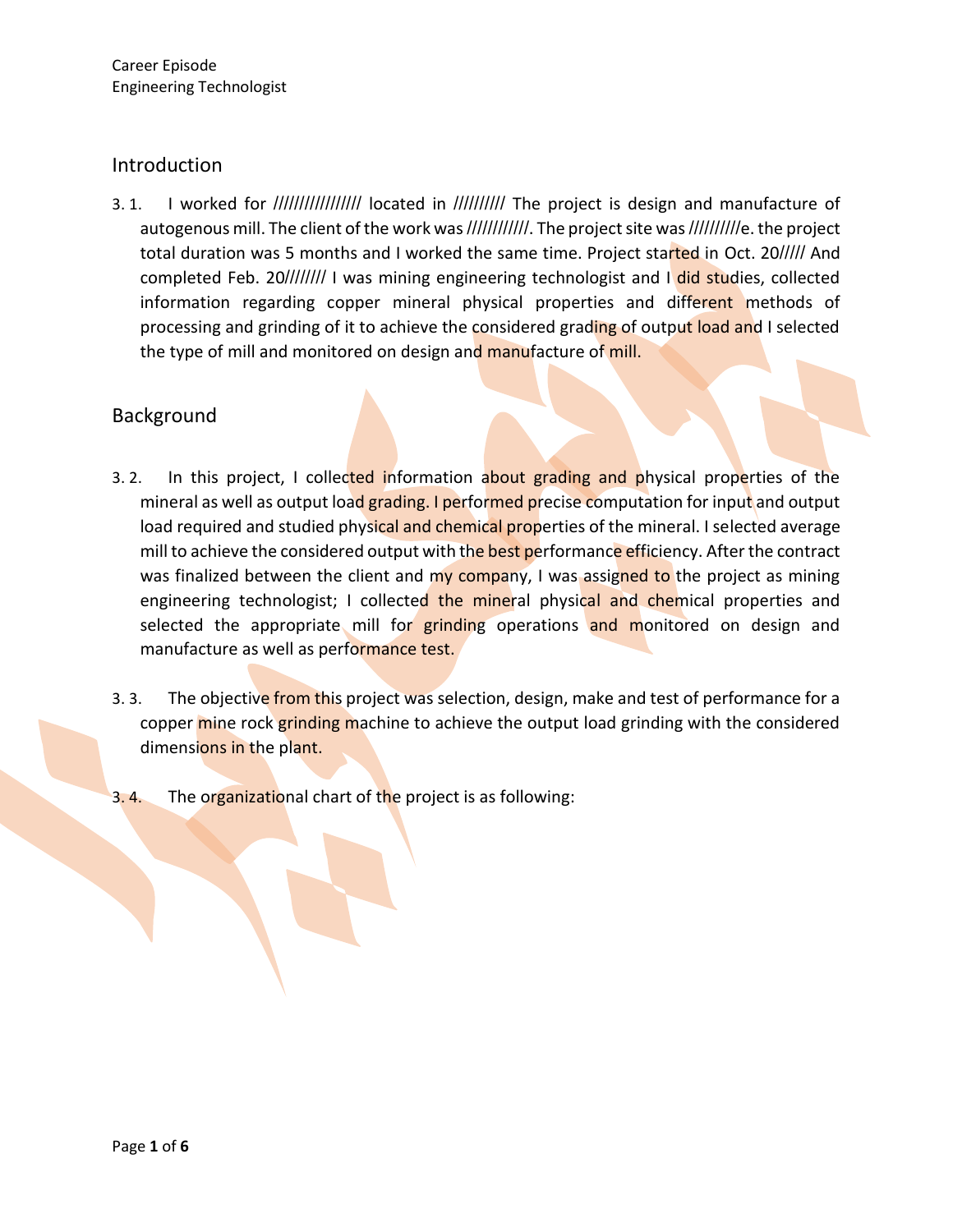

# **Personal Engineering Activity**

3. 5. After the project contract, my position was identified; I was assigned in the project by project manager. I collected required information through different methods. I made visits to the //// processing plant and collected information about physical properties and grading requirements. I analyzed mineral mill models in industrial scale. I collected pertinent information and after several meetings that I had with management of project and experts, I opted for best method and mill.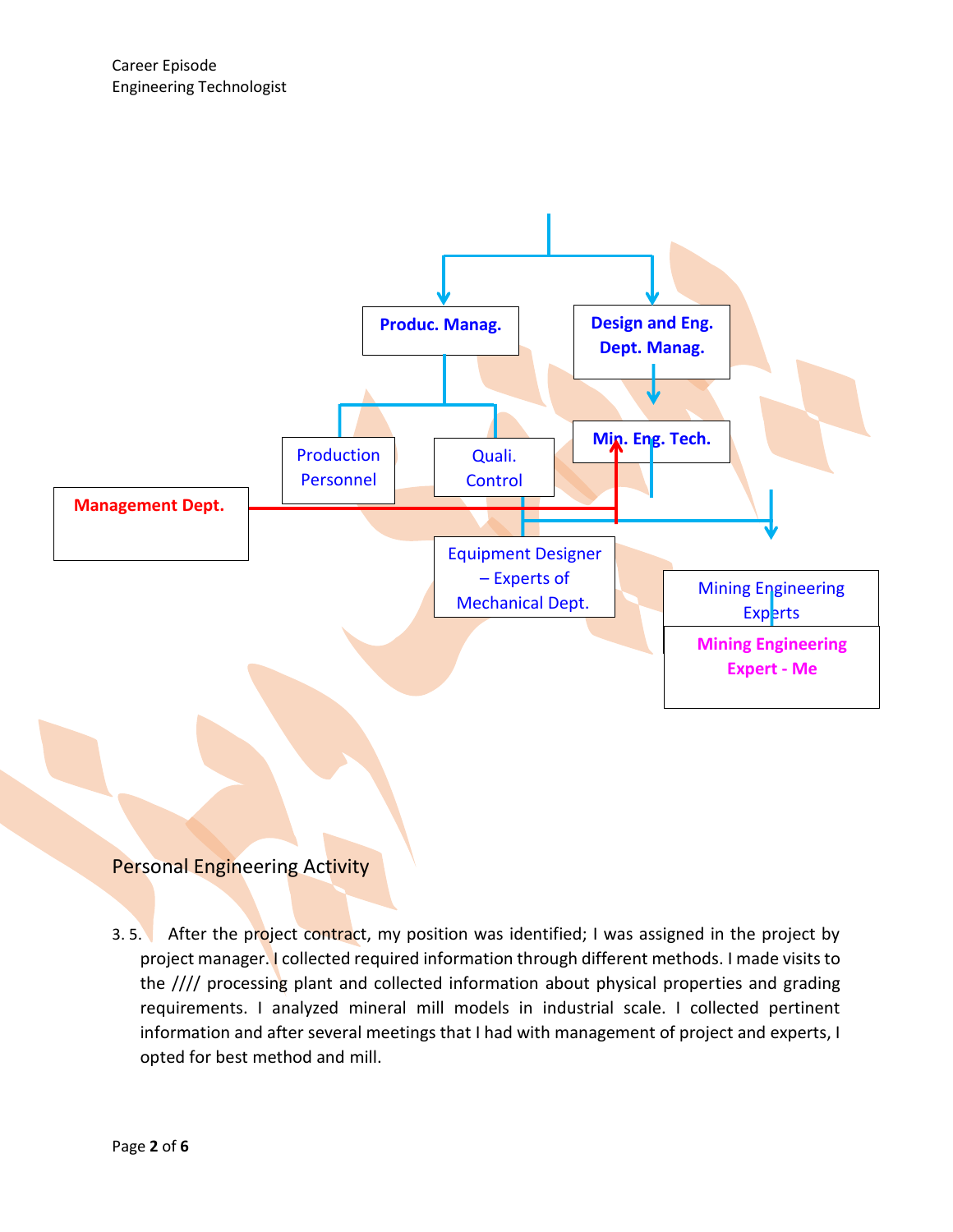Career Episode Engineering Technologist

- 3. 6. After wide researches and comparison of different methods in grinding minerals and considering physical structure and required grading of mill, I opted for Autogenous mill for processing copper. I calculated required power for mill to grind copper minerals with maximum efficiency performance and least consumption of energy. I used different formulas and compared them with similar projects conducted before and accordingly I selected required electromotors considering rpm and power.
- 3. 7. In order to solve these two issues, first in the way of mineral processing, I had to follow either we or dry method in which If I opted for dry method, I had to consume a lot of energy in the beginning to reduce humidity of raw materials and also make required prediction to prevent spread of dust which I considered not economic. Then I followed wet method which had more advantages in this stage of processing minerals. Second step was selecting type of mill since considering variety of mills such as rod mill, ball mill, tube mill, pebble mill, autogenous mill, vibrating mill, vert mill, roller mill, hammer mill, jet pulveriser mill and other ones, I chose autogenous mill considering volume of primary investment and secondary costs as well as low maintenance costs in addition to higher efficiency. To solve this problem, I collected information and performed similar tests using an old mill to make sure that I made a proper choice.
- 3. 8. In the beginning of this problem, first I used information collection using library method to extract information and data from internal resources, papers and university thesis. Then I used filed visit method to collected other information as required from the site and inspected the physical structure and grading of final product required by processing system. I took into consideration barriers and limitation existing in the project.
- 3. 9. This step of my engineering activities had a direct relationship with one very critical issue globally and it was energy consumption. Considering that today optimized consumption of energy is an important issue for the humanity, selecting best type of mill with higher efficiency and lower energy consumption was one of major issue in this project. Through accurate design and proper inspection I could achieve this important factor.
- 3. 10. In this project, I had several internal meetings with project members including mineral processing experts and engineers as well as mechanical engineers' experts and mine equipment design and project management. I had regular meetings with other professionals from other disciplines and mine processing plant authorities. I had good deal of communication and international with them in different aspects of the mine issues and problems to select type of mill and physical and mechanical properties of it.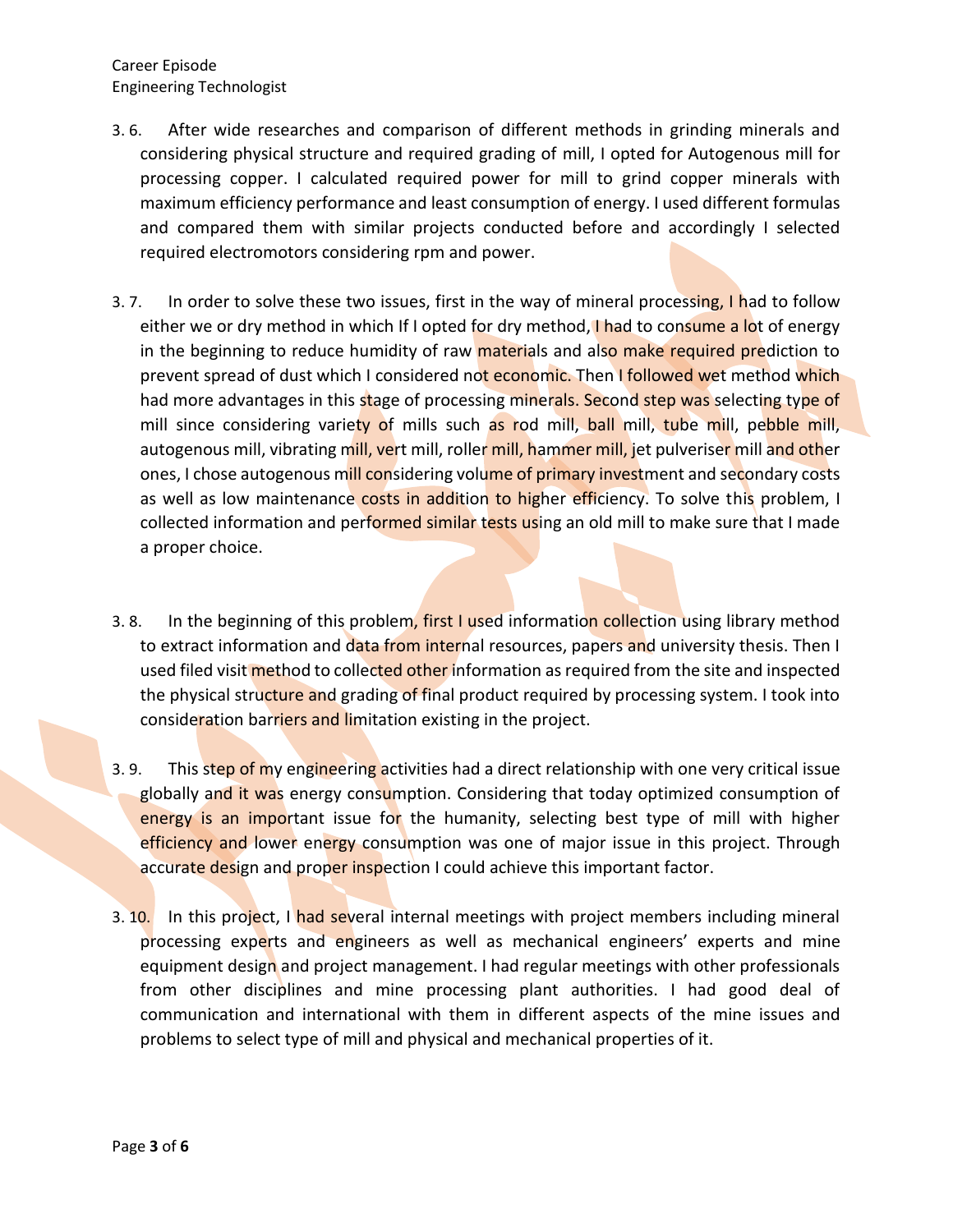- 3. 11. During the project and this step of activities, I had daily and weekly internal meetings with project members including mineral processing experts and mechanical engineers under project management leadership. I controlled some job descriptions and I also controlled project progress together in the meeting and considered probable and current issues at the project.
- 3.12. Throughout the project, I followed related standards to the mineral processing and mechanical engineering to design and make mineral equipment. I gained valuable information through consulting to traffic equipment quality control experts as well as mechanical engineers. I applied advises in their expertise. Regarding material quality check, I controlled some raw materials such as steel shafts and plate quality for installation inside mill and prevention of minerals collapse inside autogenous mill. We applied dust resistant electromotors in mills. I took some samples from raw materials and sent it to metallurgy research center; they verified the physical and chemical properties accuracy.
- 3. 13. During the project, regarding the issues about time and cost management, I had good cowork with project manager in **cooperation to resea**rch team members. We had meetings together and I used MS Project software for this purpose. I took into consideration that this mill is a rotating equipment of large size and has various safety concerns. I studied the raw materials, tested them, and did computer modelling of the machine using stability analysis software and industrial machineries resistance and made sure of the machine safety.
- 3. 14. I calculated the autogenous rpm in a way that relative speed of falling load on the mill be the maximum so that if the mill speed exceeds critical limit, there was a stop. During the project, all project experts and managers verified accuracy of works done and calculations in their reports. We discussed the issues in weekly meetings about quality control.
- 3. 15. Considering that majority of resources were English, I tried to study various papers on the internet and references books in this regard, I tried to find the best solutions to perform my job description in the best manner. I tried to apply my competencies in communication with team experts and performing the works in a team manner. I used the other opinions and I learnt their knowledge. I was open to criticism and accepted my mistakes and tried to improve myself.
- 3. 16. Project manager defined job description for the experts; and sent emails in joint meetings through emails, he sent reports to the members. I was in close relationship with mineral processing experts and mechanical engineers to achieve the best milling performance efficiency. By reading different papers in English and Farsi, I tried to use the latest technologies and researches in milling equipment and mineral processing.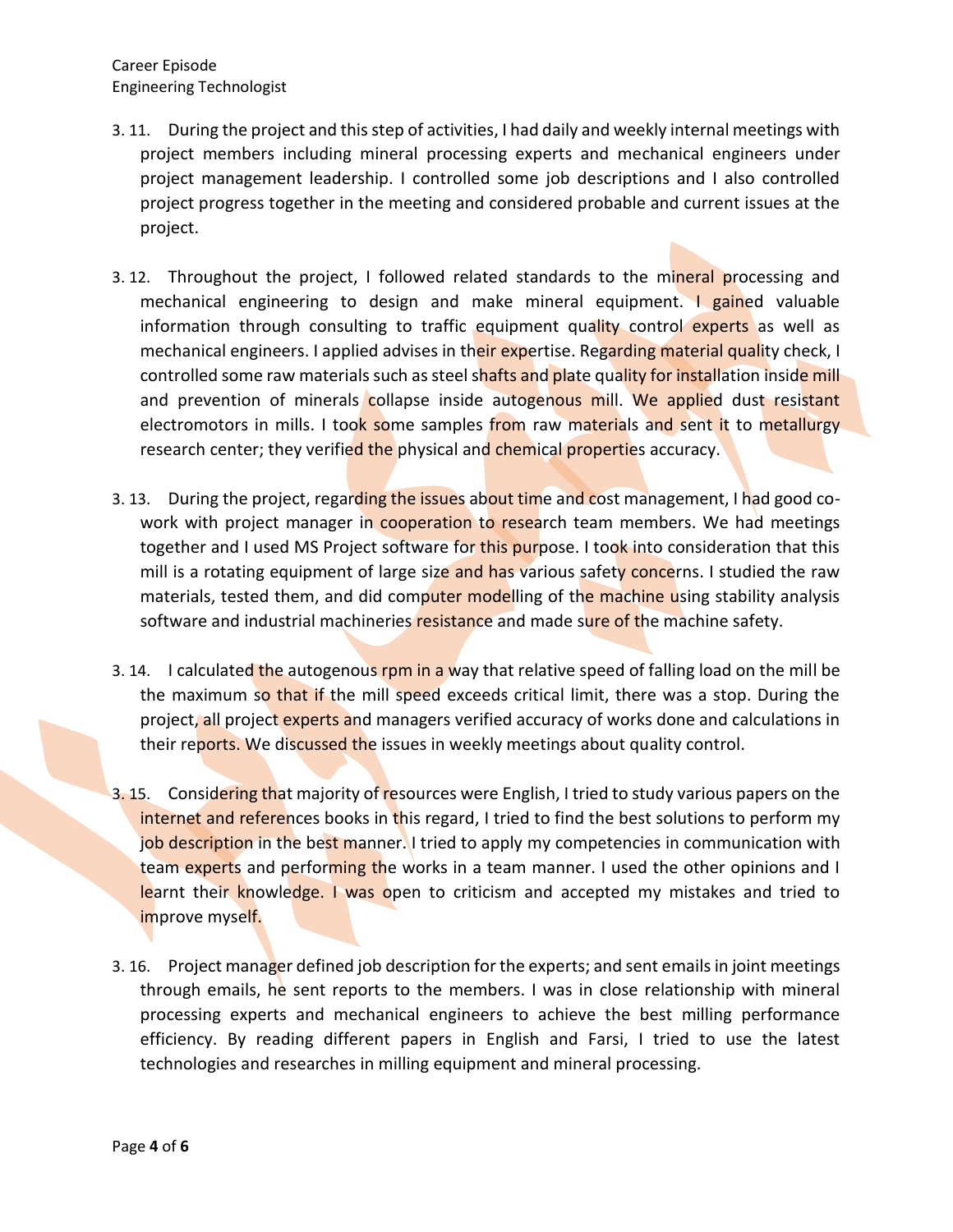Career Episode Engineering Technologist

- 3. 17. Calculating mill required power was a critical and important issue requiring accuracy and care. After inspections and studying different resources, I opted for the best method in calculating autogenous power calculation method using the following method:
- 3. 18. I applied //////// Processing Handbook 2010, PENDELTON Fluid energy milling 1998, WEISS - Mineral Processing Handbook - Society of Mining Engineers - 1985; I studied different articles from the Internet. I used MS Office software to prepare reports and tables for drawing diagrams. I used AutoCAD and SOLID Works to design drawings for autogenous mill. Solving this issue, I drew the electromotors performance curve and analyzed best performance point to selected the most suitable electromotor.
- 3. 19. For solving problems, I used library research method in studying resources and papers worldwide. I used field research method to study the mill consumption power and applicable solution with least costs for troubleshooting. I saved costs and cared about time and cost management as a mining engineering technologist. Considering that calculating mill proper power and as a result selection and supplying proper electromotor had significant impact in reducing energy consumption, I tried my best to have a special look on optimization of energy consumption in this project so that I could reduce energy consumption to the least.
- 3. 20. For troubleshooting purposes, I worked closely with ///////////////// mechanical engineering and mineral processing departments and I applied ///////////////// mineral processing department. I applied their experiences and opinions during the project; I learnt valuable experience and during the project I used them.
- 3. 21. Considering the fact that rotation of two parts of autogenous mill on reverse manner had significant importance and also reverse rotation mechanisms as common in industry is highly expensive and in some cases even inapplicable and has higher costs of commissioning and maintenance being vulnerable equipment in which in highly polluted areas such as mineral environments would result in performance problems, I suggested using separate electromotors for each parts and also not increasing consumption power by this method so that I could have an innovation in solving this problem. I applied pertinent standards in minerals milling and other design standards as well as rotating mechanical equipment standards in addition to energy consumption optimization standard as applied in Iran ministry of mines and commerce.

## Summary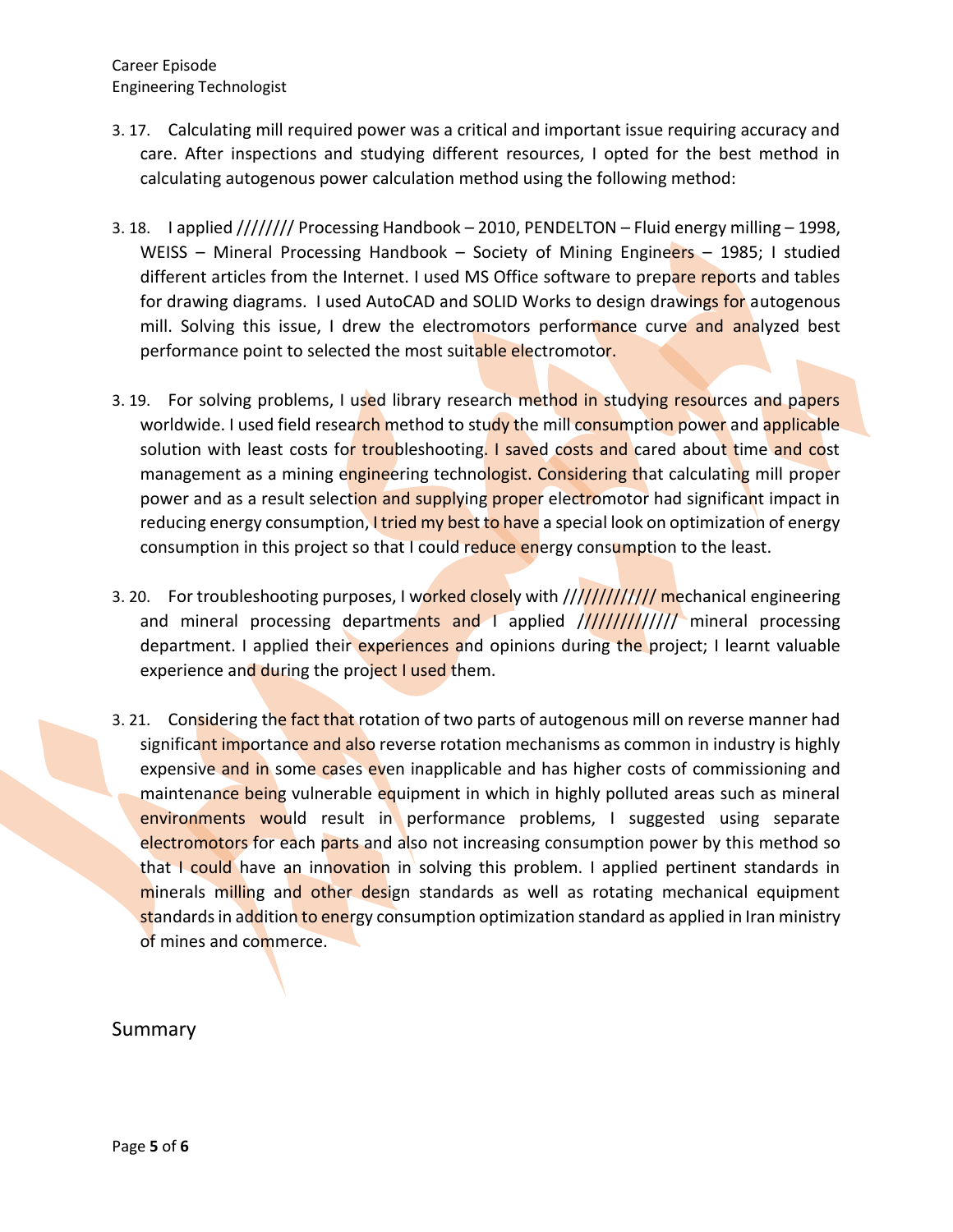Career Episode Engineering Technologist

- 3. 22. This project was a successful one cause with minimum costs we could achieve the best result either from performance point of view or client needs satisfaction. Moreover, we could achieve low energy consumption factor. The project completed about a month earlier than estimated completion time which was another positive point and success for project.
- 3. 23. I earned valuable experiences both technically and personally. I improved my mining engineering knowledge in the filed of minerals processing and teamwork cause throughout project I communicated to large number of experts and specialists from different background of experiences. I learnt teamwork is a key for sustainable learning. I tried to face inevitable situations and challenge insoluble problems. I did not stop and did not get disappointed. I relied on my knowledge, I searched in reliable international resources and consulted and applied experts' experiences so that I could solve problems in the minimum time possible. I made project management happy at the end of project.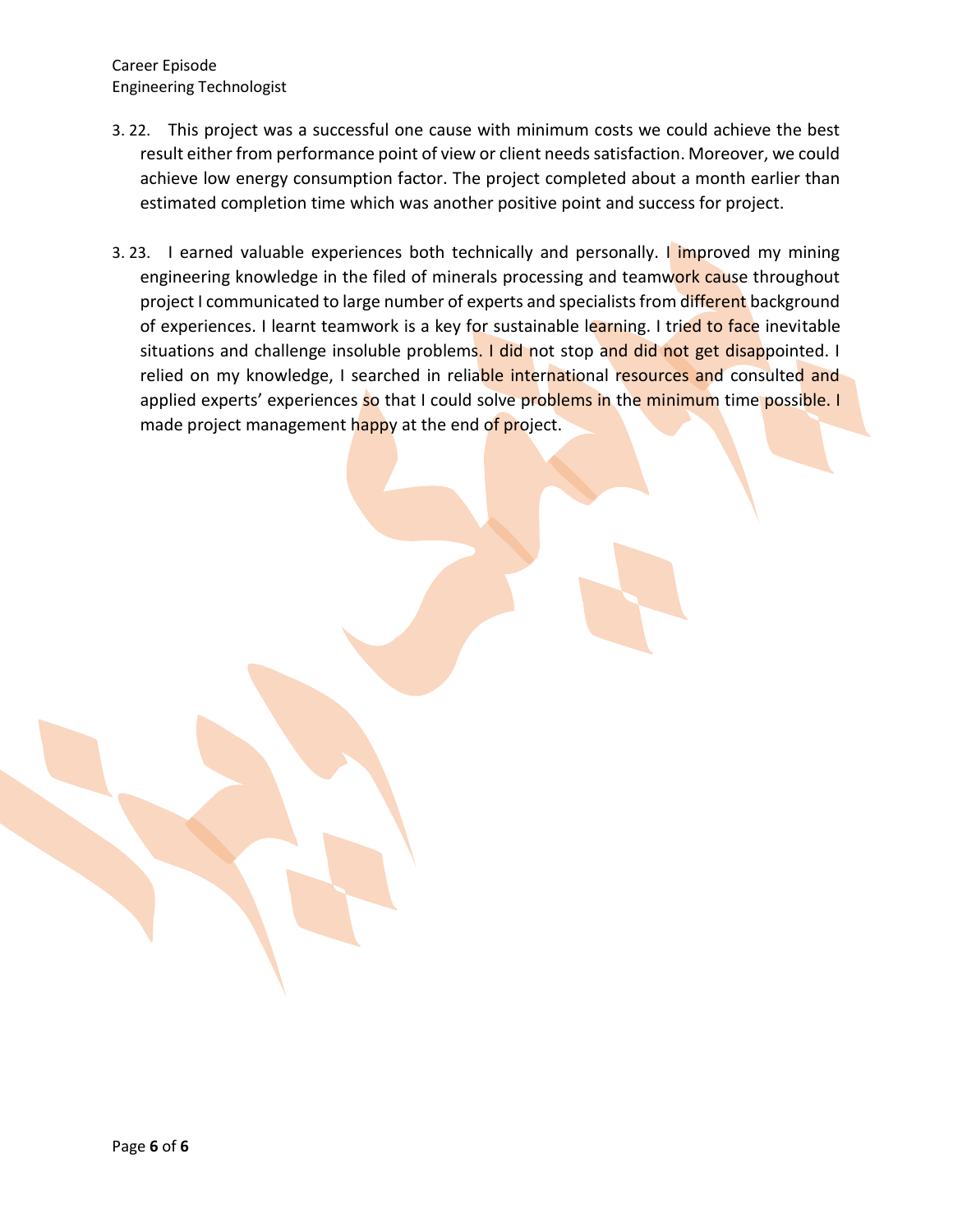#### Introduction

2. 1. I worked for ........................ located in .................... The project is designing mine ventilation system and manufacturing an anti-explosion fan to ventilate explosive gases and dilution of gas in .............. The project site ..............; the client ............... The contractor of the project ................ The total duration of project is 4 months. Started October 20........... to Jan. 2............. was the time that project finished. As mining engineering technologist, I was responsible for studies and collection of information as required for the gases and explosive materials in /////// air and evaluation of required air in tunnels and mine shafts; and selecting type proper fan for air ventilation.

# Background

- 2. 2. The project had different phases including basic phase for collection of information regarding explosive gases ////////////; next was designing required system for ventilation of mineral tunnels from gases and floating particles. Third phase was designing explosion proof fan for work in underground mine; finally making and testing of explosion proof fan performance.
- 2. 3. I was assigned through the directing manager of company as engineering technologist in the project; next I started collection and analysis of information regarding gases, airs and explosive particles and explosion in .//////////////////. On the other side, my responsibilities in the project were selecting capacity, appropriate design of tunnels ventilation system and selecting proper fan as well as making the fan. During the project, I worked with engineering and design department as well as ///////////////// manufacturing department and extraction engineering, repair and maintenance /////////////// environmental department.
- 2.4. My major responsibilities as mining engineering technologist was collection and analysis of information about gases and floating particles which were combustible and explosive in mine. I calculated airing and proper discharge of gases from mine underground tunnels; I selected and monitored on design, manufacture and test of explosion proof fan performance. The project main objective as it was defined was because of insufficient ventilation in underground ////////// which exposed labour to harmful and hazardous gases such as carbon dioxide, carbon monoxide, nitrogen oxides, aldehydes, hydrogen sulphur and other gases and pollutants.
- 2. 5. Following is organizational chart of the project highlighting my position as mining engineering technologist in the project: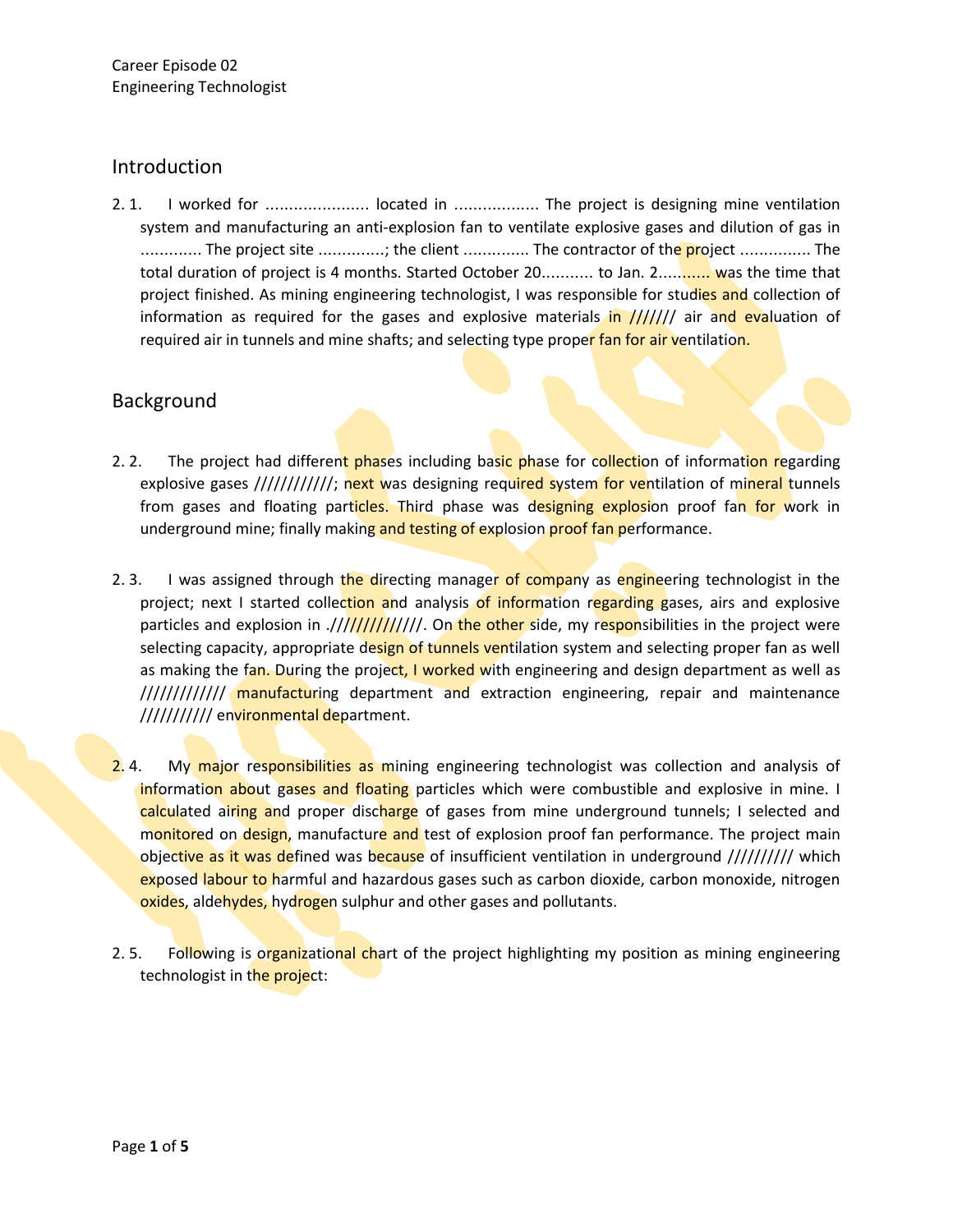

# Personal Engineering Activity

- 2. 6. I collected good deal of information about the gases and existing particles in the tunnels air through extraction operations done in underground ////////. I researched on the most update papers and research works from different universities and similar companies' experiences in this regard and the way they handled such occasions.
- 2. 7. I designed proper system and capacity for discharge of air from underground mine tunnels from explosive gases and particles considering the complexity of tunnels pattern. After making a visit to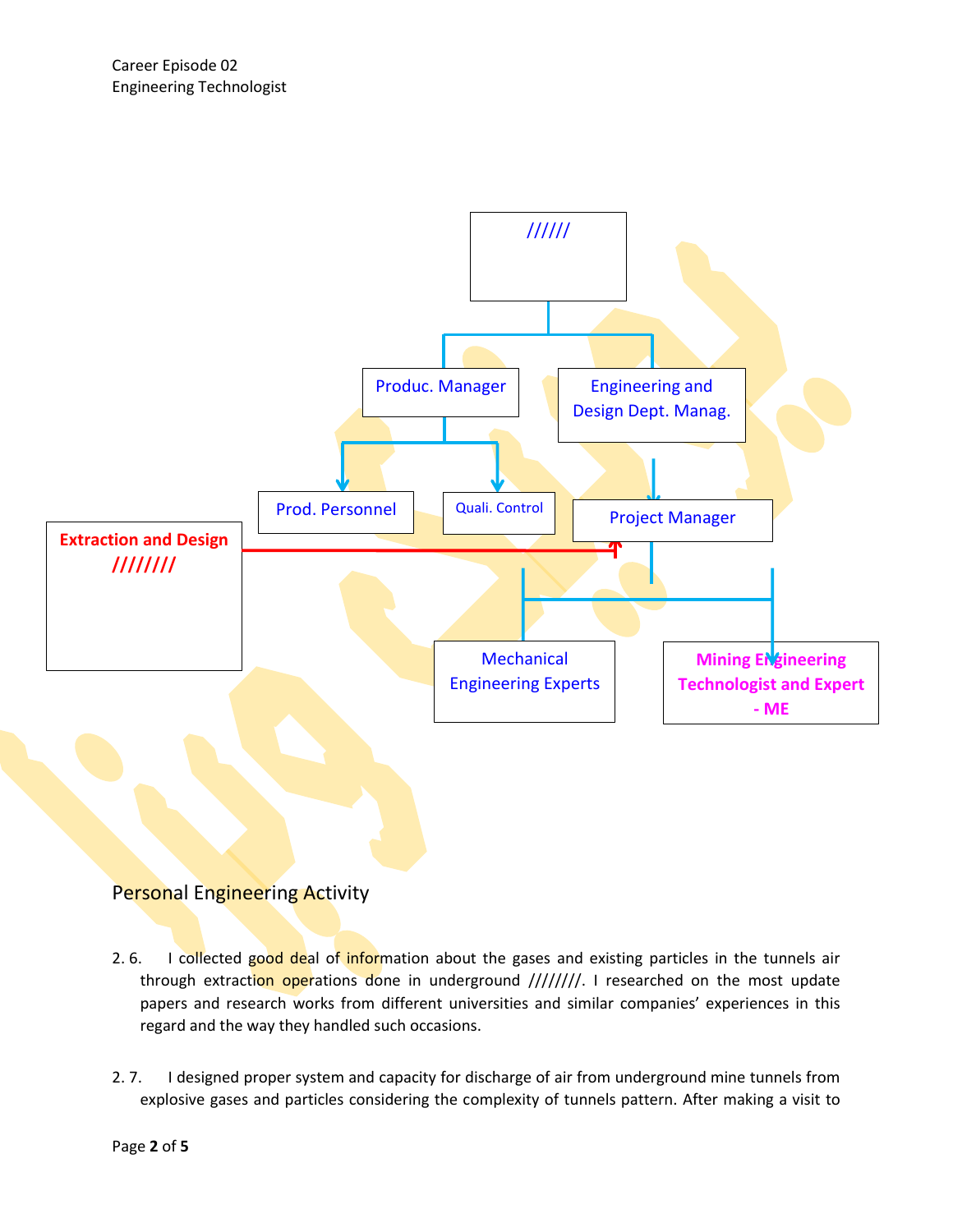the tunnels and designing the patterns as well as study and researches on the resources and similar projects, I opted for the best method of ventilation. I selected the best type of fan and side electric equipment as explosion proof considering vulnerability and high risk of methane gas ventilation operations.

- 2. 8. For the above activity purpose, mechanically, and aerodynamically, I studied all types of fans; I selected the best option for explosion proof equipment to maximize safety. One of the important steps in this project was calculating required air quantity for ventilation of considered tunnels.
- 2. 9. I used the following resources: Fans & Ventilation WTW(Bill) Cory Elsevier 2005, Mine Ventilation Engineering – //////////// – Society of Mining engineers 1981, Mine Ventilation////////////- 2002 and different articles from the Internet. I used VENTSIM software for modelling motion algorithm modelling and for air current. For analysis and study of air motion speeds in the tunnel, I also used same software. I used MS Office 2010 for preparing reports and tables.
- 2. 10. During the project, I had internal daily and weekly meetings with the project manager leadership to coordinate the activities and prepare progress reports of the project and think about probable problems during the process of project. On a regular basis, I followed the meetings with ///////////////// extraction engineering and design department; I applied their experiences, viewpoints, and their needs in mine ventilation. I applied safety, technical and environmental standards as well as MOH standards in addition to international standards such as ISO5801, ISO5802, AMCA-99-401 and AMCA 210. I never worked alone. I had a teamwork. I worked with mechanical, electrical and installation engineers.
- 2.11. Throughout the project timeline, regarding the issues related to cost and time of project, I worked with project manager and research team members. We had joint meetings with project experts and in this regard, I used project control software such as MS Project and Primavera. This project in fact was a safety focused plan through design of proper ventilation system and explosion proof fan and electric system for dilution of explosive gases ////////////// such as methane and explosive and combustible dusts which could endanger the life of labour and safety of mining equipment.
- 2. 12. I considered that majority of resources were in English, therefore, I tried to study variety of papers on the internet and look for references and books in this regard so that I could come to the best solutions to do my job description and handle my responsibilities inside the project. All the time during the project, I applied my engineering competencies and knowledge especially my communication skills in working with other experts and as a team. I applied other ideas and approaches toward better solution of problems and teamwork. I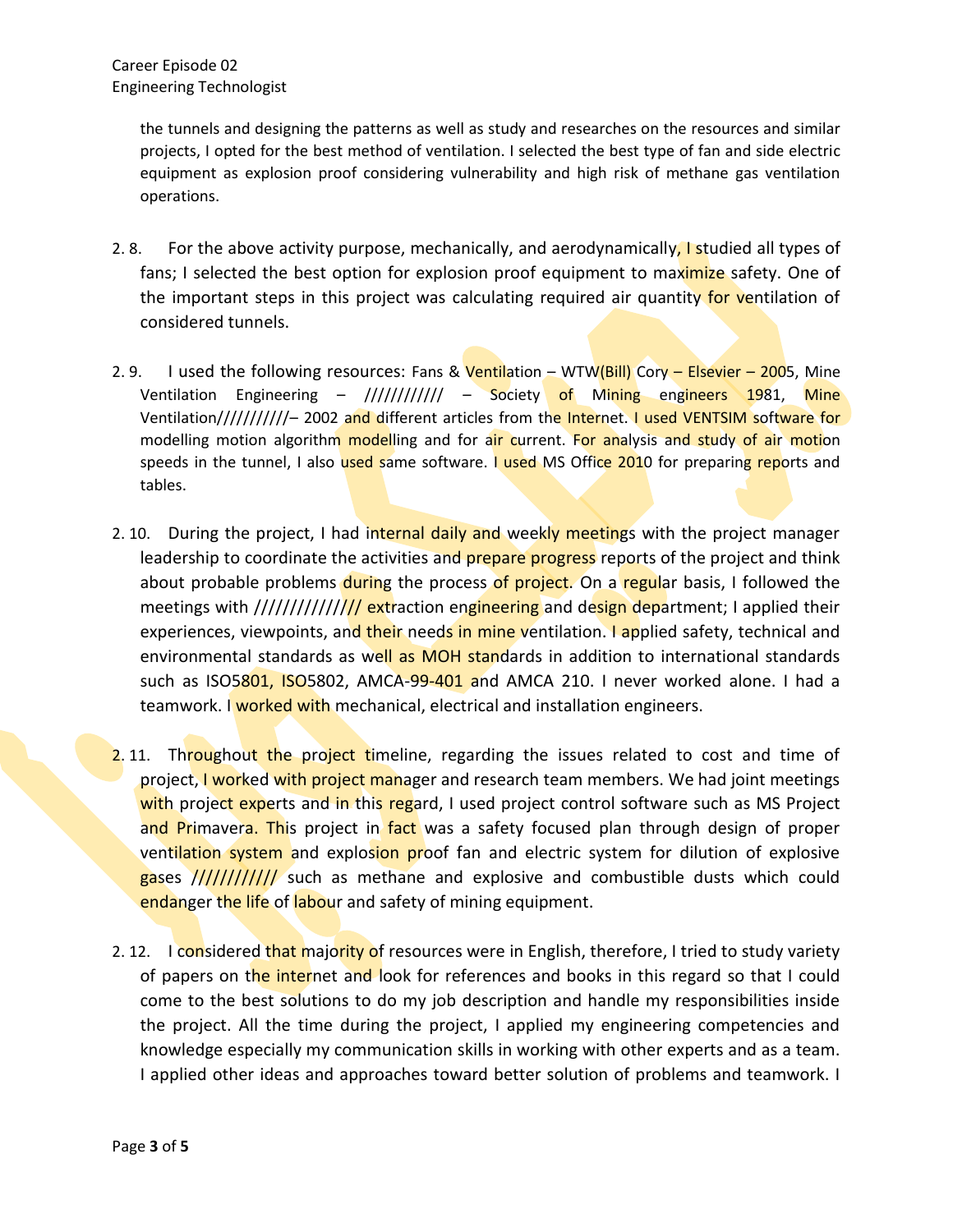learnt and was open to learning from others. I improved my understanding and knowledge about engineering technology.

- 2. 13. In this project, it was project manager that assigned different responsibilities; it was emailed to the members through joint meetings and reports. I was in close contact with mechanical engineering experts to coordinate designed mineral methods with installation designs. I studied different papers and resources in English and Farsi. I applied their researches in relation to different design methods.
- 2.14. One of my challenges in this project was selecting the type of fan and electric equipment considering methane gas ventilation operations high risk and vulnerability. For troubleshooting this problem, I considered two things, first I wanted to use axial and or centrifuge explosion proof fan and second, I wanted to match to the international standards. In this project after abundant researches and studies as well as fluid mechanical computations and design of ventilation networks considering intensive air current was required to discharge the underground tunnels of mine from methane explosive gas, I applied axial explosion proof fan.
- 2. 15. The other important issue in this part of project was selecting class of explosion proof for axial fan according to the international standards. I applied AMCA99-0401 standard. One of the engineering activities that I did and am product about was that since the air passing through the fan was mixed with methane gas, it was very important that there is no spark since it could easily result in explosion and irreparable damages in the entire mine system. Therefore, I applied electronic industries international standards in electromotor and explosion proof electric terminals in this project. I knew that fan efficiency is also a key feature. I tried to consider economic factors in my calculations. I used the following formula as well: d<sub>min</sub>=(96000/rpm)x√sp
- 2.16. find the best performance point of fan, I drew fan performance curve which shows the relationship between air intensity current and pressure in the speed using MS Excel 2010. For problems and troubleshooting purposes, I used library research method in studying different resources and papers throughout the world. I also used filed research method.
- 2. 17. I was in direct contact with different technical departments including design, mechanical and other sections of the company. I applied their experiences in similar projects. I was creative experts in this regard that I did wide researches regarding selection of //////////// explosion proof fan. I selected most efficient type of fan along with its explosion proof class as most vulnerable part of project.